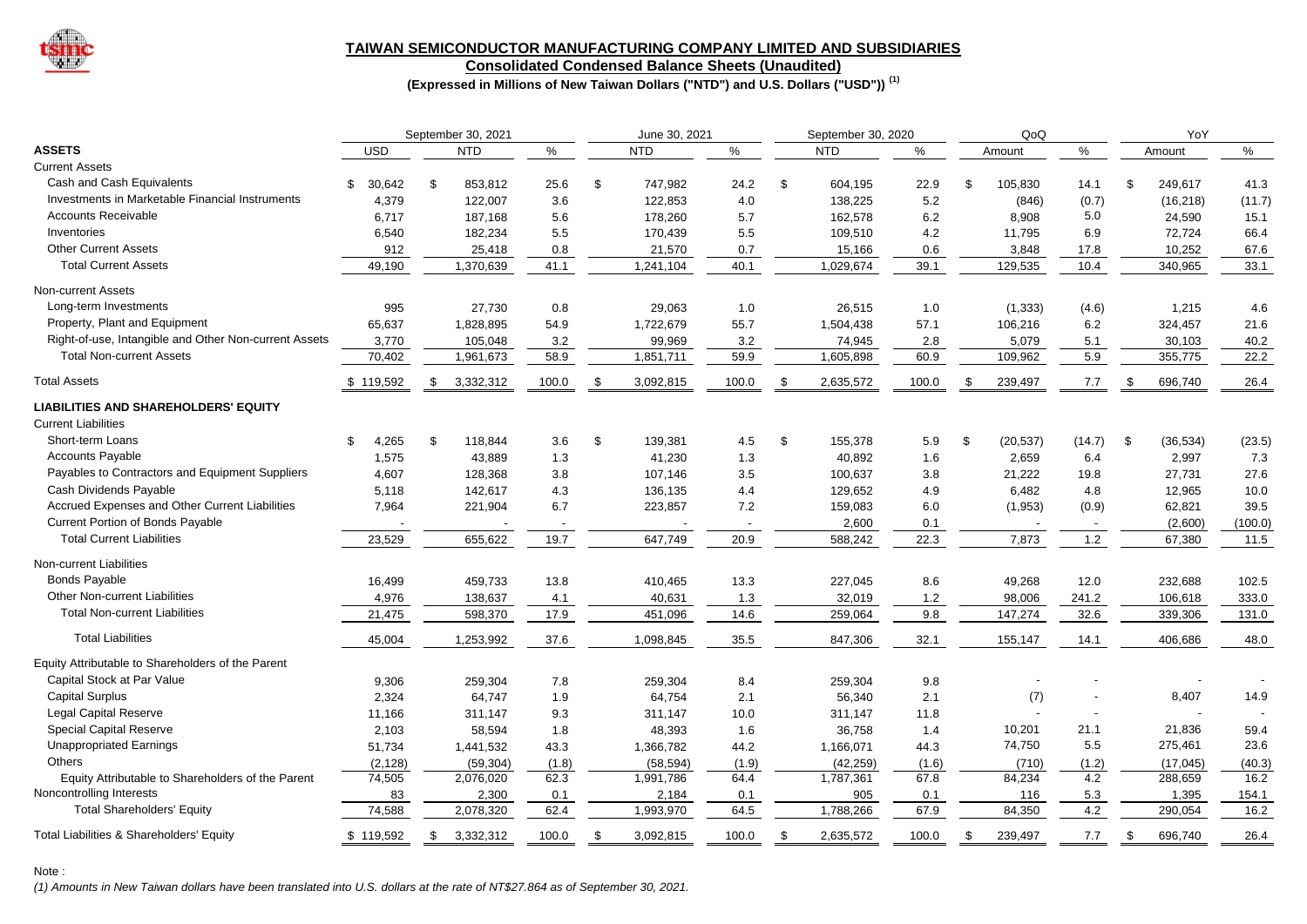## **Consolidated Condensed Statements of Comprehensive Income (Unaudited)**

**For the Three Months Ended September 30, 2021, June 30, 2021, September 30, 2020**

**(Expressed in Millions of New Taiwan Dollars ("NTD") and U.S. Dollars ("USD")) (1)**

**Except for Per Share Amounts and Shares Outstanding)**

|                                                    | 3Q 2021 |            |      |            | 2Q 2021 |       |    |            | 3Q 2020 |        |                |            | QoQ    |       |     |            | YoY     |              |            |         |
|----------------------------------------------------|---------|------------|------|------------|---------|-------|----|------------|---------|--------|----------------|------------|--------|-------|-----|------------|---------|--------------|------------|---------|
|                                                    |         | <b>USD</b> |      | <b>NTD</b> | %       |       |    | <b>NTD</b> | $\%$    |        |                | <b>NTD</b> | $\%$   |       |     | <b>NTD</b> | ℅       |              | <b>NTD</b> | %       |
| Net Revenue                                        | \$      | 14,878     | \$   | 414,671    | 100.0   |       | \$ | 372,145    | 100.0   |        | \$             | 356,426    | 100.0  |       | \$  | 42,526     | 11.4    | $\mathbb{S}$ | 58,245     | 16.3    |
| Cost of Revenue                                    |         | (7, 245)   |      | (201, 925) | (48.7)  |       |    | (185, 948) |         | (50.0) |                | (165, 932) | (46.6) |       |     | (15, 977)  | 8.6     |              | (35,993)   | 21.7    |
| <b>Gross Profit</b>                                |         | 7,633      |      | 212,746    |         | 51.3  |    | 186,197    |         | 50.0   |                | 190,494    | 53.4   |       |     | 26,549     | 14.3    |              | 22,252     | 11.7    |
| <b>Operating Expenses</b>                          |         |            |      |            |         |       |    |            |         |        |                |            |        |       |     |            |         |              |            |         |
| Research and Development Expenses                  |         | (1, 107)   |      | (30, 866)  |         | (7.5) |    | (30, 874)  |         | (8.3)  |                | (29, 684)  |        | (8.3) |     | 8          |         |              | (1, 182)   | 4.0     |
| Sales, General and Administrative Expenses         |         | (387)      |      | (10, 784)  |         | (2.6) |    | (9,709)    |         | (2.6)  |                | (11, 207)  | (3.1)  |       |     | (1,075)    | 11.1    |              | 423        | (3.8)   |
| <b>Total Operating Expenses</b>                    |         | (1, 494)   |      | (41, 650)  | (10.1)  |       |    | (40, 583)  |         | (10.9) |                | (40, 891)  | (11.4) |       |     | (1,067)    | 2.6     |              | (759)      | 1.9     |
| Other Operating Income and Expenses                |         | (3)        |      | (92)       |         |       |    | 53         |         |        |                | 445        | 0.1    |       |     | (145)      | (273.6) |              | (537)      | (120.7) |
| Income from Operations                             |         | 6,136      |      | 171,004    |         | 41.2  |    | 145,667    |         | 39.1   |                | 150,048    | 42.1   |       |     | 25,337     | 17.4    |              | 20,956     | 14.0    |
| Non-operating Income and Expenses                  |         |            |      |            |         |       |    |            |         |        |                |            |        |       |     |            |         |              |            |         |
| Share of Profits of Associates                     |         | 54         |      | 1,513      |         | 0.4   |    | 1,172      |         | 0.3    |                | 833        |        | 0.2   |     | 341        | 29.1    |              | 680        | 81.6    |
| Net Interest Income (Expenses)                     |         |            |      | 23         |         |       |    | 294        |         | 0.1    |                | 1,524      | 0.4    |       |     | (271)      | (92.2)  |              | (1,501)    | (98.5)  |
| <b>Other Gains and Losses</b>                      |         | 47         |      | 1,312      |         | 0.3   |    | 2,258      |         | 0.6    |                | 2,719      | 0.8    |       |     | (946)      | (41.9)  |              | (1,407)    | (51.7)  |
| Total Non-operating Income and Expenses            |         | 102        |      | 2,848      |         | 0.7   |    | 3,724      |         | 1.0    |                | 5,076      | 1.4    |       |     | (876)      | (23.5)  |              | (2, 228)   | (43.9)  |
| Income Before Income Tax                           |         | 6,238      |      | 173,852    | 41.9    |       |    | 149,391    |         | 40.1   |                | 155,124    | 43.5   |       |     | 24,461     | 16.4    |              | 18,728     | 12.1    |
| Income Tax Expenses                                |         | (624)      |      | (17, 372)  |         | (4.2) |    | (14, 910)  |         | (4.0)  |                | (17, 745)  |        | (5.0) |     | (2,462)    | 16.5    |              | 373        | (2.1)   |
| Net Income                                         |         | 5,614      |      | 156,480    | 37.7    |       |    | 134,481    |         | 36.1   |                | 137,379    | 38.5   |       |     | 21,999     | 16.4    |              | 19,101     | 13.9    |
| <b>Other Comprehensive Losses</b>                  |         | (25)       |      | (708)      |         | (0.1) |    | (10, 201)  |         | (2.7)  |                | (5, 436)   |        | (1.5) |     | 9,493      | 93.1    |              | 4,728      | 87.0    |
| Comprehensive Income                               | - S     | 5,589      | - \$ | 155,772    |         | 37.6  |    | 124,280    |         | 33.4   |                | 131,943    | 37.0   |       | -\$ | 31,492     | 25.3    |              | 23,829     | 18.1    |
| Net Income Attributable to:                        |         |            |      |            |         |       |    |            |         |        |                |            |        |       |     |            |         |              |            |         |
| Shareholders of the Parent                         | \$      | 5,606      | \$   | 156,259    | 37.7    |       | \$ | 134,359    |         | 36.1   | R              | 137,310    | 38.5   |       | \$  | 21,900     | 16.3    | \$.          | 18,949     | 13.8    |
| Noncontrolling Interests                           |         | 8          |      | 221        |         |       |    | 122        |         |        |                | 69         |        |       |     | 99         | 81.1    |              | 152        | 220.3   |
|                                                    | - \$    | 5,614      | \$   | 156,480    |         | 37.7  |    | 134,481    |         | 36.1   | £.             | 137,379    | 38.5   |       | -\$ | 21,999     | 16.4    |              | 19,101     | 13.9    |
| Earnings per Share - Diluted                       |         | 0.22       |      | 6.03       |         |       |    |            |         |        |                |            |        |       |     | 0.85       | 16.3    |              | 0.73       |         |
|                                                    |         |            |      |            |         |       |    | 5.18       |         |        |                | 5.30       |        |       |     |            |         |              |            | 13.8    |
| Earnings per ADR - Diluted (2)                     | \$.     | 1.08       | \$.  | 30.13      |         |       |    | 25.91      |         |        | $\mathfrak{L}$ | 26.48      |        |       |     | 4.22       | 16.3    |              | 3.65       | 13.8    |
| Weighted Average Outstanding Shares - Diluted ('M) |         |            |      | 25,930     |         |       |    | 25,930     |         |        |                | 25,930     |        |       |     |            |         |              |            |         |

Note:

*(1) Amounts in New Taiwan dollars have been translated into U.S. dollars at the weighted average rate of NT\$27.871 for the third quarter of 2021.*

*(2) 1 ADR equals 5 ordinary shares.*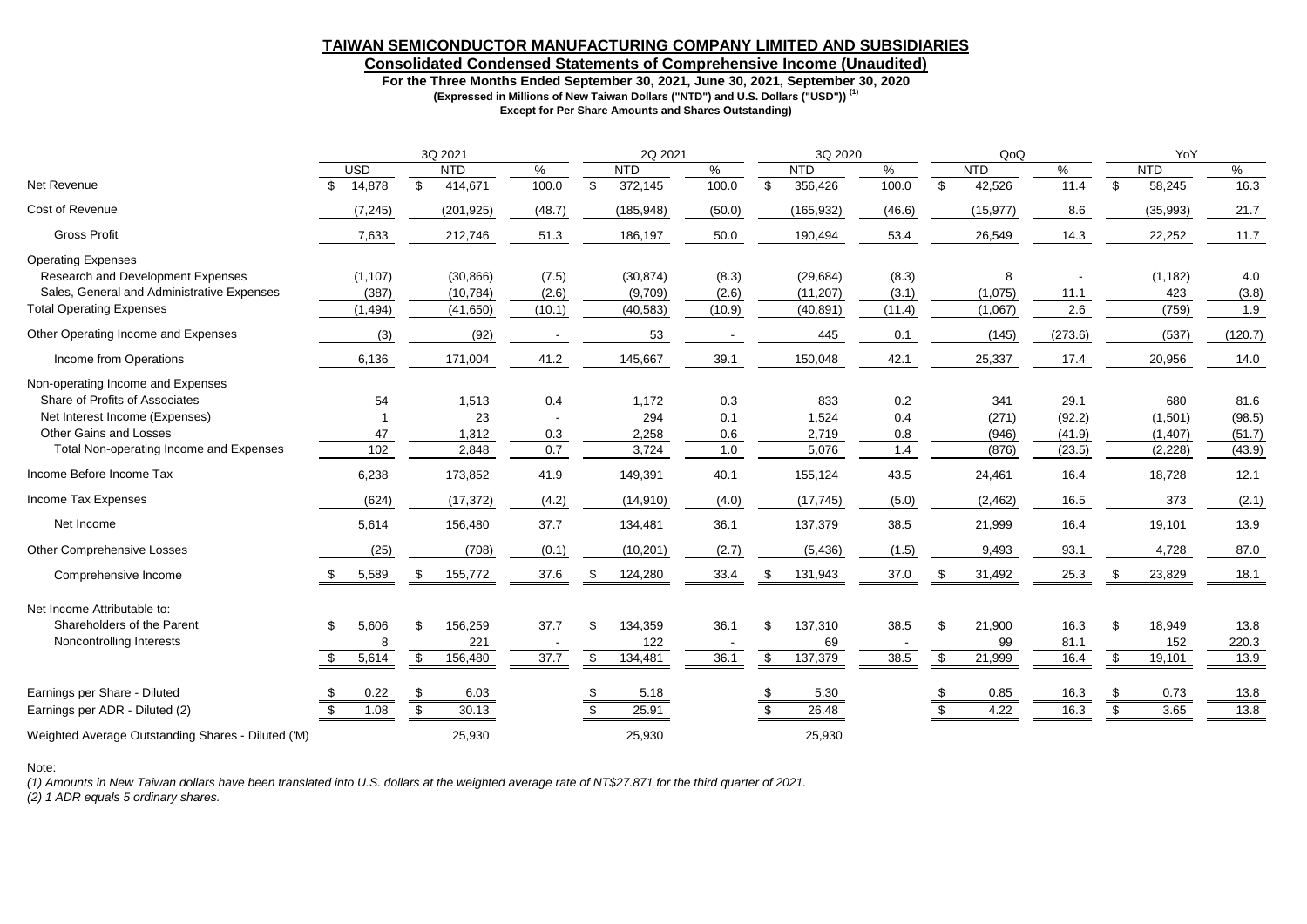## **Consolidated Condensed Statements of Comprehensive Income (Unaudited)**

**(Expressed in Millions of New Taiwan Dollars ("NTD") and U.S. Dollars ("USD")) (1)**

**Except for Per Share Amounts and Shares Outstanding)**

|                                                    | For the Nine Months Ended September 30 |                           |            |        |                |            |        |                         |            |         |  |  |  |
|----------------------------------------------------|----------------------------------------|---------------------------|------------|--------|----------------|------------|--------|-------------------------|------------|---------|--|--|--|
|                                                    |                                        |                           | 2021       |        |                | 2020       |        |                         | YoY        |         |  |  |  |
|                                                    | <b>USD</b>                             |                           | <b>NTD</b> | %      |                | <b>NTD</b> | %      |                         | <b>NTD</b> | $\%$    |  |  |  |
| Net Revenue                                        | 41,086                                 | \$                        | 1,149,226  | 100.0  | \$             | 977,722    | 100.0  | \$                      | 171,504    | 17.5    |  |  |  |
| Cost of Revenue                                    | (20, 037)                              |                           | (560, 444) | (48.8) |                | (461, 828) | (47.2) |                         | (98, 616)  | 21.4    |  |  |  |
| <b>Gross Profit</b>                                | 21,049                                 |                           | 588,782    | 51.2   |                | 515,894    | 52.8   |                         | 72,888     | 14.1    |  |  |  |
| <b>Operating Expenses</b>                          |                                        |                           |            |        |                |            |        |                         |            |         |  |  |  |
| Research and Development Expenses                  | (3,307)                                |                           | (92, 496)  | (8.0)  |                | (79, 546)  | (8.1)  |                         | (12,950)   | 16.3    |  |  |  |
| Sales, General and Administrative Expenses         | (1,031)                                |                           | (28, 849)  | (2.5)  |                | (27, 189)  | (2.8)  |                         | (1,660)    | 6.1     |  |  |  |
| <b>Total Operating Expenses</b>                    | (4, 338)                               |                           | (121, 345) | (10.5) |                | (106, 735) | (10.9) |                         | (14, 610)  | 13.7    |  |  |  |
| Other Operating Income and Expenses                | (8)                                    |                           | (228)      |        |                | 505        |        |                         | (733)      | (145.1) |  |  |  |
| Income from Operations                             | 16,703                                 |                           | 467,209    | 40.7   |                | 409,664    | 41.9   |                         | 57,545     | 14.0    |  |  |  |
| Non-operating Income and Expenses                  |                                        |                           |            |        |                |            |        |                         |            |         |  |  |  |
| Share of Profits of Associates                     | 141                                    |                           | 3,952      | 0.3    |                | 2,238      | 0.2    |                         | 1,714      | 76.6    |  |  |  |
| Net Interest Income (Expenses)                     | 36                                     |                           | 1,006      | 0.1    |                | 6,052      | 0.6    |                         | (5,046)    | (83.4)  |  |  |  |
| <b>Other Gains and Losses</b>                      | 219                                    |                           | 6,140      | 0.5    |                | 5,716      | 0.6    |                         | 424        | 7.4     |  |  |  |
| Total Non-operating Income and Expenses            | 396                                    |                           | 11,098     | 0.9    |                | 14,006     | 1.4    |                         | (2,908)    | (20.8)  |  |  |  |
| Income before Income Tax                           | 17,099                                 |                           | 478,307    | 41.6   |                | 423,670    | 43.3   |                         | 54,637     | 12.9    |  |  |  |
| Income Tax Expenses                                | (1,701)                                |                           | (47, 607)  | (4.1)  |                | (48, 336)  | (4.9)  |                         | 729        | (1.5)   |  |  |  |
| Net Income                                         | 15,398                                 |                           | 430,700    | 37.5   |                | 375,334    | 38.4   |                         | 55,366     | 14.8    |  |  |  |
| Other Comprehensive Losses                         | (177)                                  |                           | (4,942)    | (0.5)  |                | (14, 671)  | (1.5)  |                         | 9,729      | 66.3    |  |  |  |
| Comprehensive Income                               | 15,221<br>S.                           |                           | 425,758    | 37.0   |                | 360,663    | 36.9   | -S                      | 65,095     | 18.0    |  |  |  |
| Net Income Attributable to:                        |                                        |                           |            |        |                |            |        |                         |            |         |  |  |  |
| Shareholders of the Parent                         | \$<br>15,384                           | \$                        | 430,308    | 37.5   | \$             | 375,119    | 38.4   | \$                      | 55,189     | 14.7    |  |  |  |
| Noncontrolling interests                           | 14                                     |                           | 392        |        |                | 215        |        |                         | 177        | 82.3    |  |  |  |
|                                                    | 15,398<br>\$                           | $\boldsymbol{\mathsf{s}}$ | 430,700    | 37.5   | \$             | 375,334    | 38.4   | \$                      | 55,366     | 14.8    |  |  |  |
| Earnings per Share - Diluted                       | 0.59                                   | \$                        | 16.59      |        |                | 14.47      |        |                         | 2.12       | 14.7    |  |  |  |
| Earnings per ADR - Diluted (2)                     | 2.97                                   | $\overline{\mathcal{S}}$  | 82.97      |        | $\mathfrak{s}$ | 72.33      |        | $\overline{\mathbf{s}}$ | 10.64      | 14.7    |  |  |  |
|                                                    |                                        |                           |            |        |                |            |        |                         |            |         |  |  |  |
| Weighted Average Outstanding Shares - Diluted ('M) |                                        |                           | 25,930     |        |                | 25,930     |        |                         |            |         |  |  |  |

Note:

*(1) Amounts in New Taiwan dollars have been translated into U.S. dollars at the weighted average rate of NT\$27.972 for the nine months ended September 30, 2021. (2) 1 ADR equals 5 ordinary shares.*